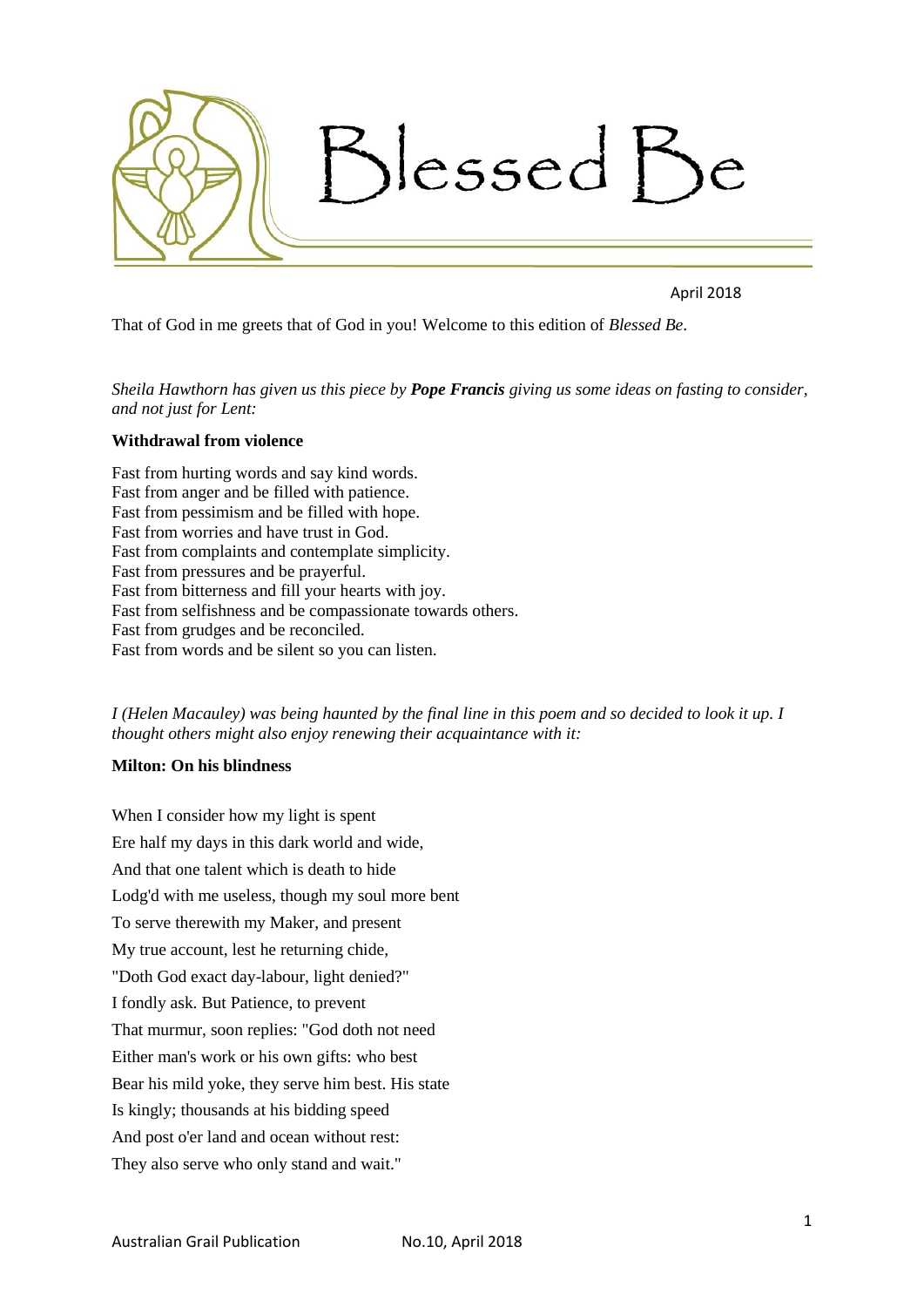*Now we have a reflection on Lamentation from Tricia Gemmell:*

#### **A Time to Weep**

Lent is, by definition, a time to weep. On Ash Wednesday the prophet Joel proclaims, "Let your hearts be broken, not your garments torn." For Catholics, this has always been a season of personal penance, a time to repent of our sins and resolve to do better. In the words of the perennial Lenten psalm (Psalm 51):

Have mercy on me, God, in your kindness. In your compassion blot out my offence. O wash me more and more from my guilt And cleanse me from my sin.

My offences truly I know them; My sin is always before me. Against you, you alone, have I sinned; What is evil in your sight I have done.

We now live in an age where there can be no doubt that every one of our personal actions affects the whole world. We are complicit, whether we like it or not, in the ecological devastation that is threatening to destroy everything we know and love, that is already causing suffering for the poorest in our world. We are caught up in a complex web from which it is impossible to disengage. It is well past time for us to confront our communal sin. It is time for us to weep.

The Book of Lamentations is a book of weeping. Rachel weeps for her children. Jesus, who once said, "Blessed are they who mourn," weeps over Jerusalem. There is a time to weep, but we live in a culture that does not encourage mourning. As Susan Murphy, an Australian teacher of Zen and ecological activist, writes, "In the never-ending avalanche of factoids, opinions, gossip, trivia, brands, and sound bites, there is no space or sufficient quiet for *sorrow*, reflection, and resolve." (My italics)

What a strange, original notion, I thought: making space for sorrow. And yet, that is precisely what Lent invites us to do. Why not turn our focus onto the suffering of the earth and its poor, for which we must bear some responsibility? Why not weep for what we see?

Joanna Macey, eco-philosopher and lifelong spiritual activist, puts it this way: "Planetary anguish lifts us onto another systemic level where we open to collective experience. It enables us to recognize our profound interconnectedness with all beings. Don't apologize if you cry for the burning of the Amazon or the Appalachian mountains stripped open for coal. The sorrow, grief, and rage you feel are a measure of your humanity and your evolutionary maturity. As your heart breaks open there will be room for the world to heal. That is what is happening as we see people honestly confronting the sorrows of our time."

In this time of weeping, let us weep tears of mourning, let our hearts be broken. Only then can there be healing and hope.

### *From The Wisdom of Gandhi:*

*I believe that if one man gains spiritually, the whole world gains with him, and if one man falls the whole world falls to that extent.*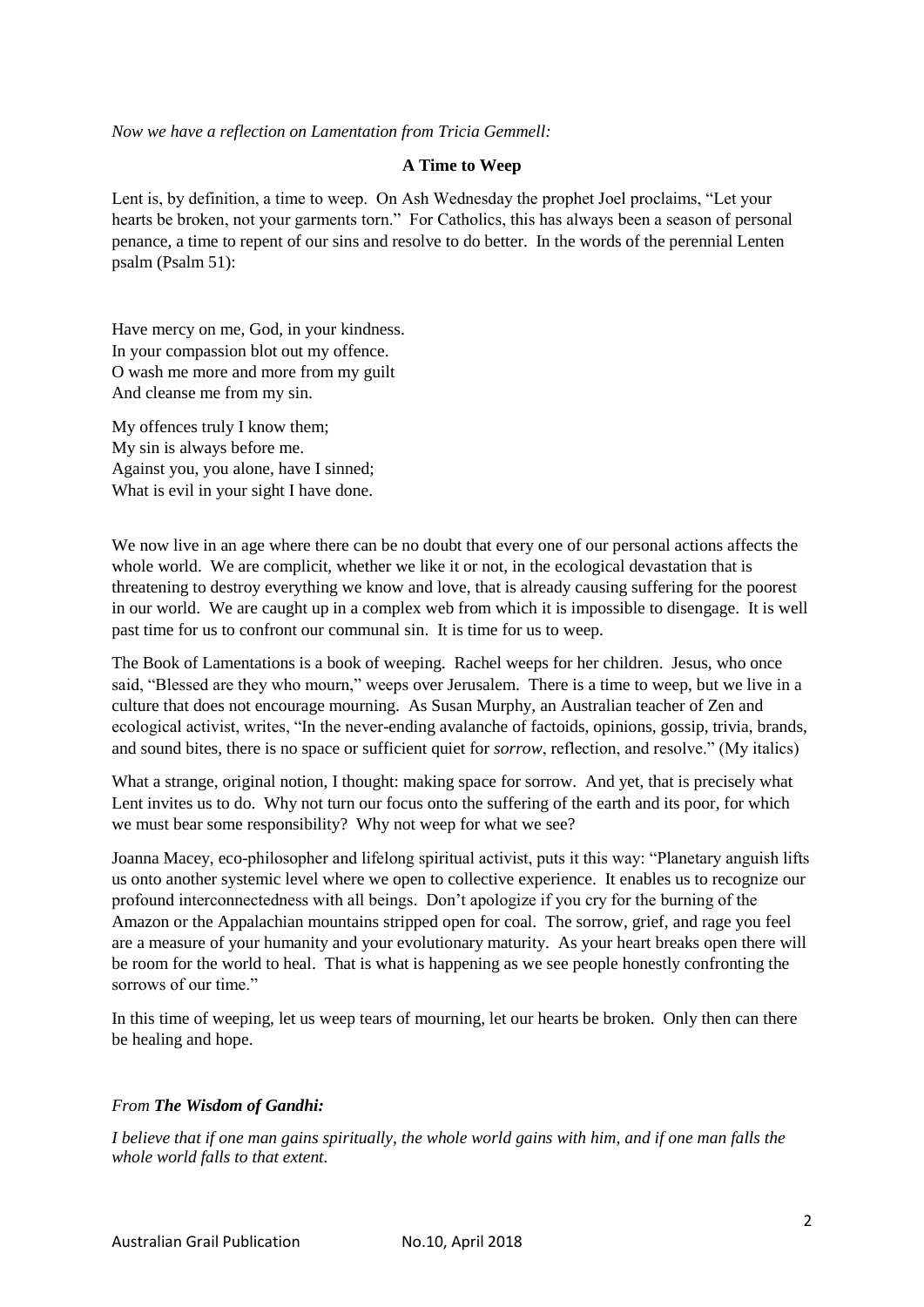## **Creation and the Cross: The Mercy of God for a Planet in Peril**

## *By Elizabeth A. Johnson. Published by Orbis Books*

My friends, we've got a problem.

Despite 2017 being the third hottest year on record, large swaths of California going up in flames, and massive storms flooding Houston, South Florida and Puerto Rico, a majority of US Christians still aren't much concerned about climate change. Like most problems, the causes of this one are complex. But as historian Lynn White argued already in 1967, a major reason for this deadly apathy is the dualism between spirit and matter that permeates much Christian thinking.

More than half a century after Lynn White's provocative indictment of dualism, ecofeminist theologian Elizabeth Johnson, in her splendid new book, *Creation and the Cross,* offers a remedy*.*  White focused on the "dominion theory," the Christian belief that God had given humans "dominion" over all earth's creatures. Johnson homes in on another source of the human/nature binary, this one devised by the eleventh-century theologian, Anselm of Canterbury--the "satisfaction theory" of redemption. According to this theory, Jesus died on the cross to atone—to pay the debt owed to God—for human sin. And since the rest of creation—animals, plants, all biotic entities—cannot sin, redemption, salvation, the essence of the Christian faith, applies to humans, and humans alone.

But, Johnson argues compellingly, redemption is about a great deal more than human sin; it's about the compassionate mercy of God for all of creation, groaning and longing together for liberation from suffering. In her usual clear and frequently lyric style, Johnson draws on the Hebrew Bible and the Christian New Testament to demonstrate that such a redemption of all creation has been part of the Christian tradition from the outset. She calls this understanding of redemption "accompaniment theology."

My favorite chapter in Johnson's delineation of this accompaniment theology of redemption is the next-to the-last one, "God of All Flesh: Deep Incarnation." The creator God Jesus Christ is, Johnson explains, the God of all flesh, with flesh not signifying sin alone, as the dualism between spirit and matter suggests, but the finitude and death suffered by all creation, including God's own son. But with the resurrection, this "flesh was called to life again in transformed glory." And, as St. Paul writes, the hope promised to all in this transformation "has been proclaimed to every creature under heaven."

One of the interesting characteristics of *Creation and the Cross* is Johnson's use in it of a question and answer format, adopted, ironically enough, from the very book in which Anselm of Canterbury presents his satisfaction theory. Anselm says that he uses this format to make his thought accessible, and that is surely what Johnson is doing as well.

The argument that creation is at the heart of the faith is by no means a new one for Johnson; it plays a central role in a number of her earlier works, most recently, *Ask the Beasts: Darwin and the God of Love* (2014)*.* And her claim that God suffers with all creation was precisely what caused the US Conference of Catholic Bishops to condemn her 2011 book, *Quest for the Living God*. That condemnation was based in the same dualist notion that suffering is exclusively the result of sin as Anselm's satisfaction theory, a notion *Laudato Si'* has surely laid to rest

But moving the symbol of the cross into the center of her theology makes that theology available to a much wider range of readers than her previous books did. May the compassionate Redeemer of all creation convert us, Catholics and Protestants alike, from apathy to a passionate concern about climate change and the other environmental crises that confront us.

*Marian Ronan is Research Professor of Catholic Studies at New York Theological Seminary, NY, NY, and coauthor of Women of Vision: Sixteen Founders of the International Grail Movement (Apocryphile Press, 2107). She was president of the Women's Ordination Conference board from 2000 to 2002.*